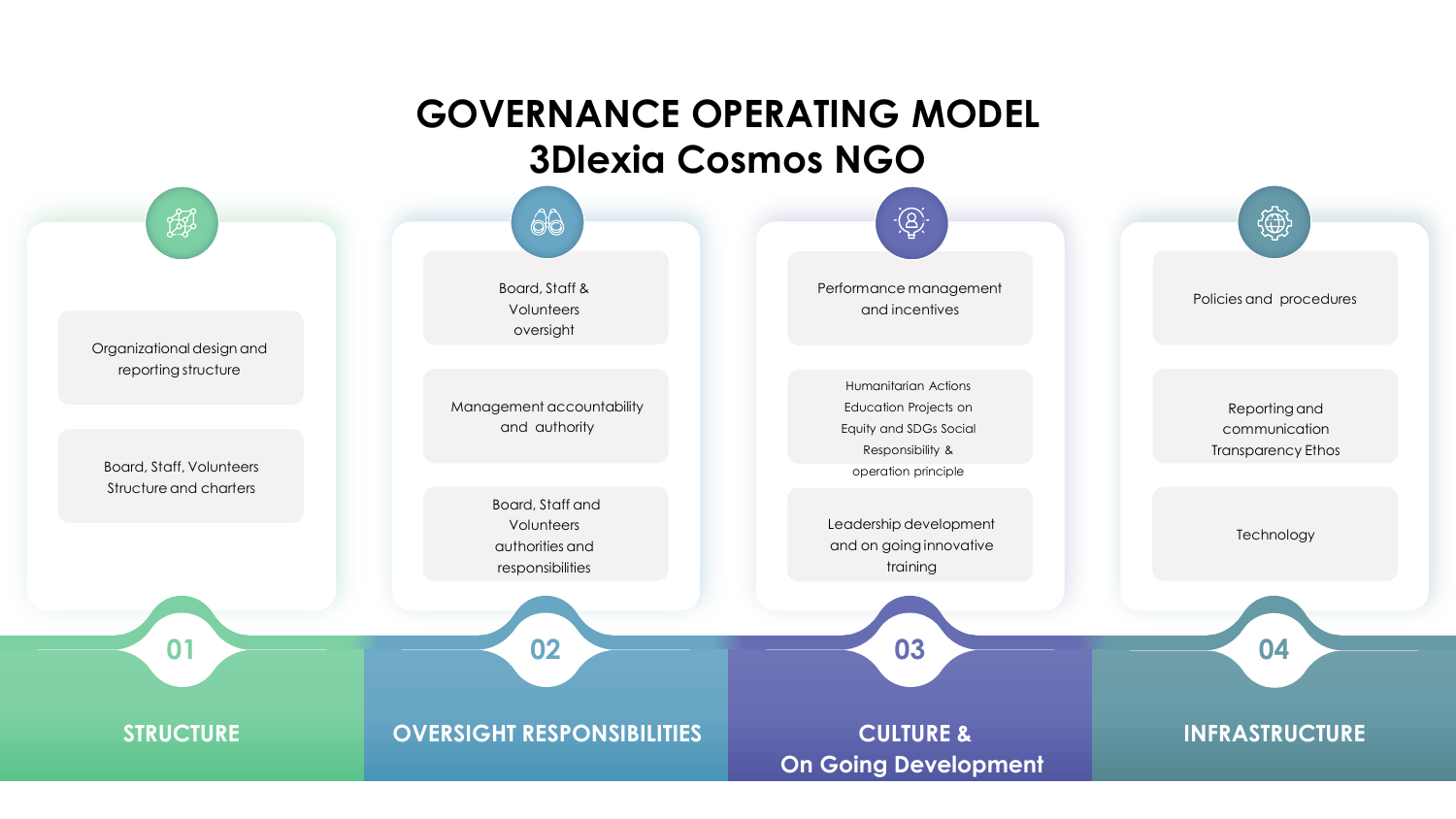## **CONNECTING STRATEGY TO EXECUTION**

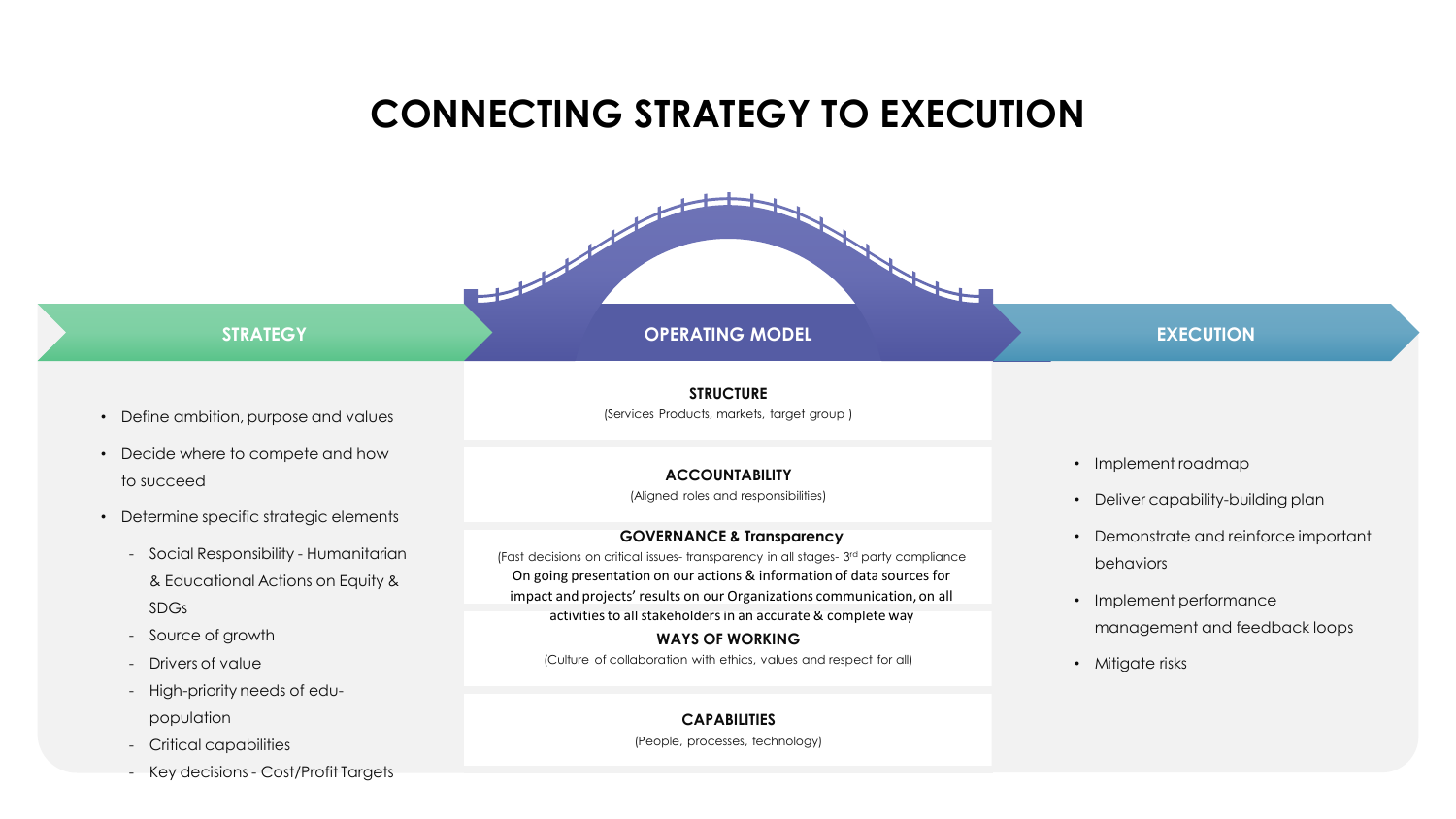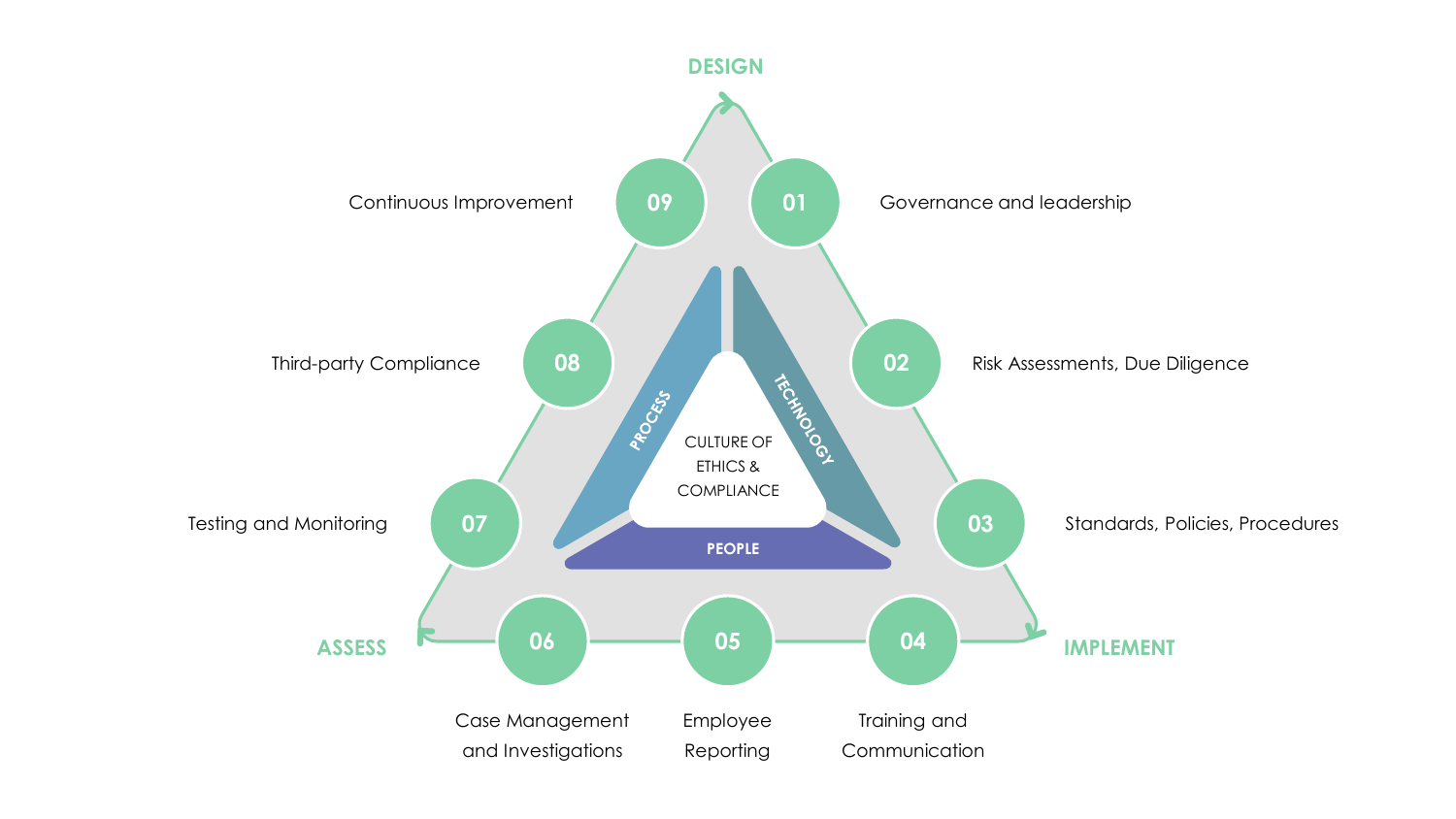